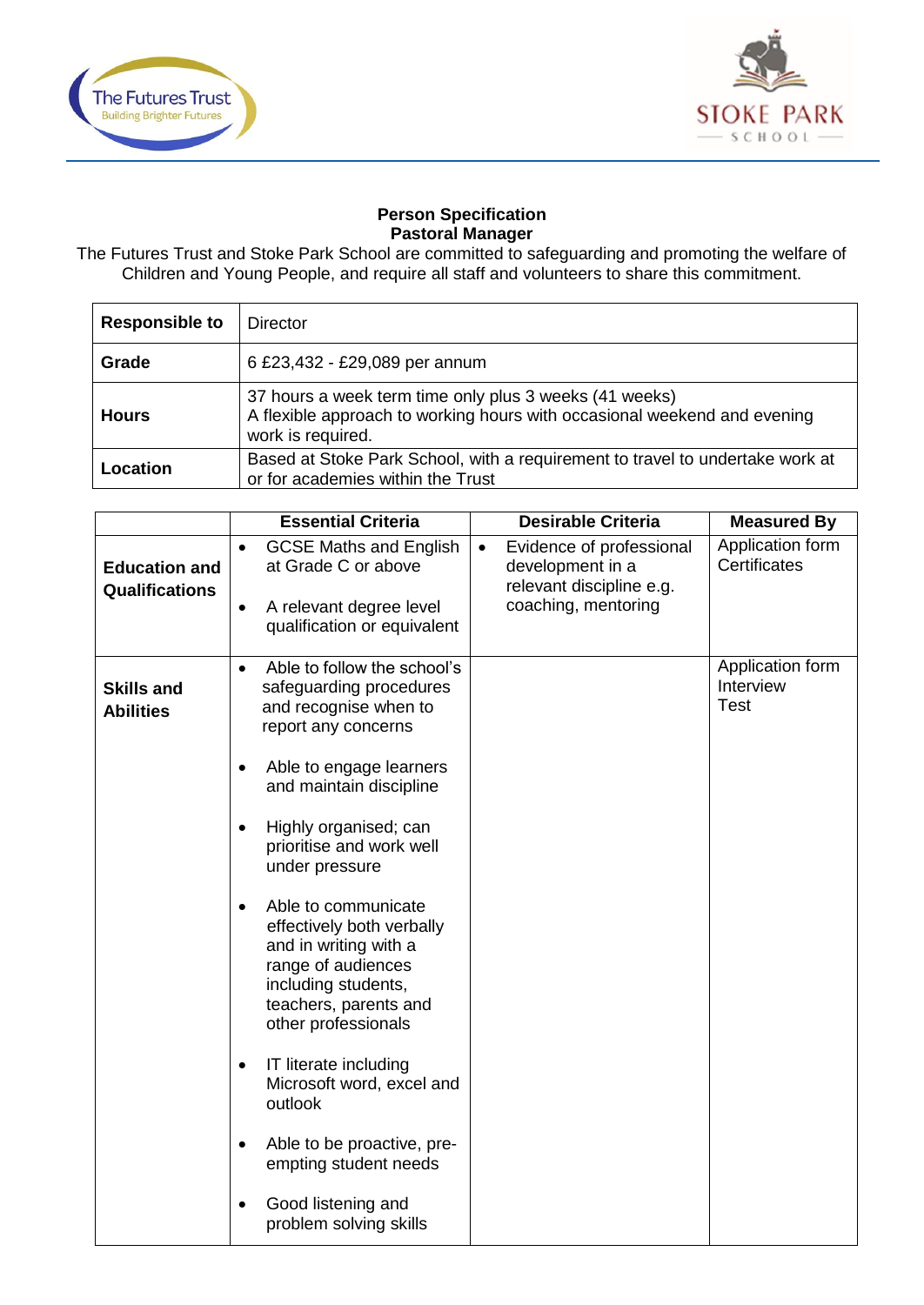



| <b>Skills and</b><br><b>Abilities</b><br>continued | Ability to deal with<br>$\bullet$<br>situations calmly and<br>efficiently<br>Able to demonstrate<br>$\bullet$<br>empathy; to be<br>supportive, patient and<br>caring | Application form<br>Interview<br><b>Test</b> |
|----------------------------------------------------|----------------------------------------------------------------------------------------------------------------------------------------------------------------------|----------------------------------------------|
|                                                    | Able to demonstrate a<br>$\bullet$<br>commitment to school<br>improvement and raising<br>achievement for all<br>students                                             |                                              |
|                                                    | Able to understand<br>$\bullet$<br>curriculum content and<br>make it accessible to<br>students; explaining<br>tasks simply and clearly<br>and adapting resources     |                                              |
|                                                    | Able to work as a<br>$\bullet$<br>member of a team and<br>liaise effectively with<br>others                                                                          |                                              |
|                                                    | Able to work with<br>$\bullet$<br>guidance and under<br>supervision, but also to<br>demonstrate initiative in<br>order to respond to a<br>range of challenges        |                                              |
|                                                    | Able to maintain a<br>consistently positive<br>approach and give<br>constructive feedback to<br>students                                                             |                                              |
|                                                    | Adapt to changing role<br>$\bullet$<br>requirements                                                                                                                  |                                              |
|                                                    | Able to keep accurate<br>$\bullet$<br>written records and assist<br>with monitoring and<br>evaluation                                                                |                                              |
|                                                    | Able to interpret and use<br>$\bullet$<br>written and numerical<br>data                                                                                              |                                              |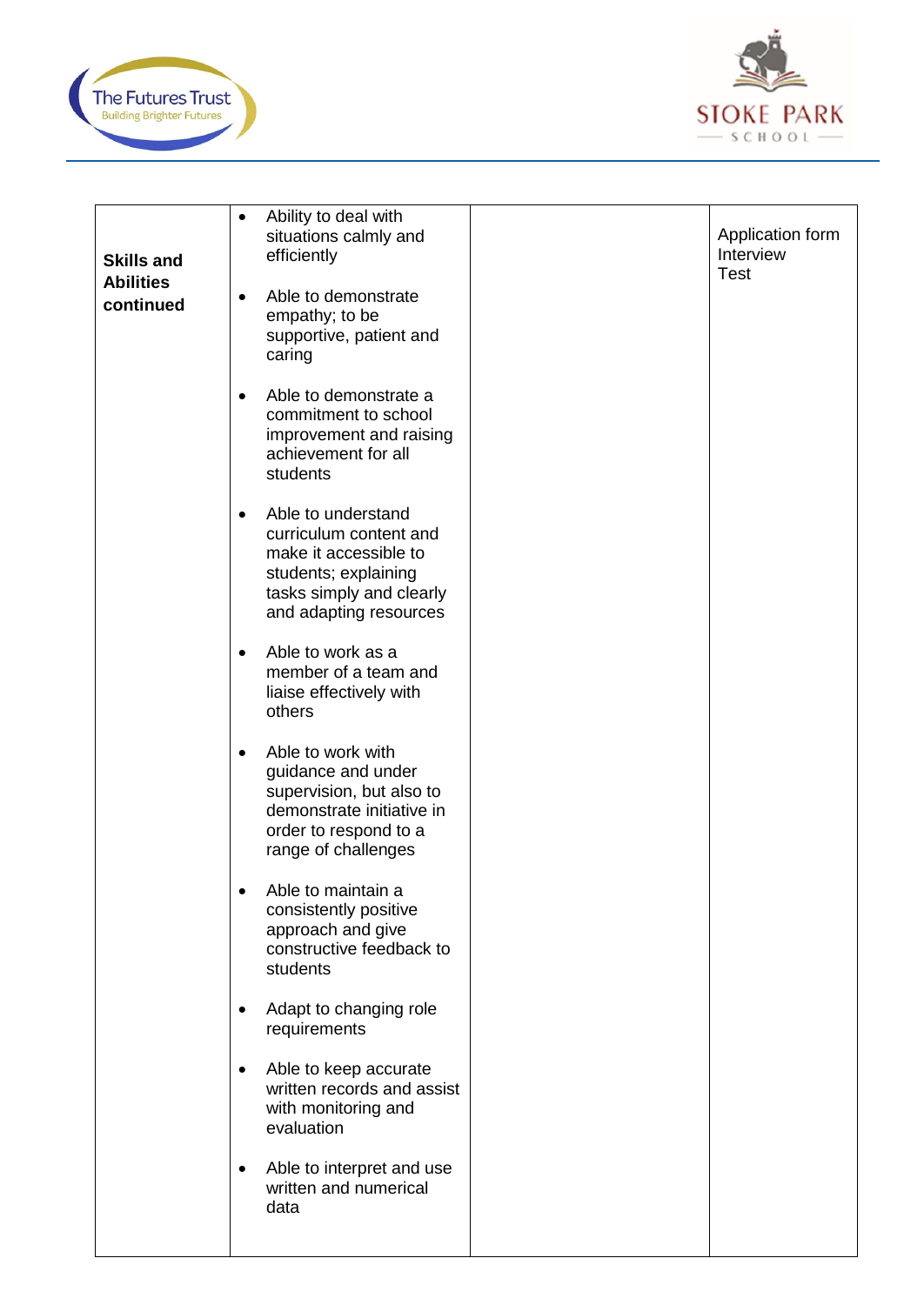



| <b>Skills and</b><br><b>Abilities</b><br>continued | Able to devise and<br>implement action plans<br>for individual and groups<br>of students<br>Able to adapt and modify<br>$\bullet$<br>materials and resources<br>to make them accessible<br>to students<br>Able to support the<br>implementation of the<br>school's Behaviour Policy<br>Able to work as an<br>effective team member<br>and work on own<br>initiative<br>Able to maintain<br>confidentiality and data<br>security<br>Able to consistently<br>produce high<br>quality work<br>Able to build relationships<br>$\bullet$<br>with external agencies<br>that can support the<br>needs of learners |                                                                            | Application form<br>Interview<br><b>Test</b> |
|----------------------------------------------------|------------------------------------------------------------------------------------------------------------------------------------------------------------------------------------------------------------------------------------------------------------------------------------------------------------------------------------------------------------------------------------------------------------------------------------------------------------------------------------------------------------------------------------------------------------------------------------------------------------|----------------------------------------------------------------------------|----------------------------------------------|
| <b>Experience</b>                                  | A minimum of 2 years'<br>$\bullet$<br>classroom experience, or<br>relevant work with young<br>people in one of a range<br>of fields such as<br>education, youth work,<br>health and social work.<br>Providing individual<br>support for children and<br>young                                                                                                                                                                                                                                                                                                                                              | Working with agencies to<br>$\bullet$<br>support hard to reach<br>students | Application form<br>Interview                |
| <b>Knowledge</b><br>and<br>understanding           | An excellent<br>$\bullet$<br>understanding of the<br>needs and characteristics<br>of young people<br>An appreciation of<br>$\bullet$<br>different learning styles<br>associated with the                                                                                                                                                                                                                                                                                                                                                                                                                   |                                                                            | Application form<br>Interview<br><b>Test</b> |